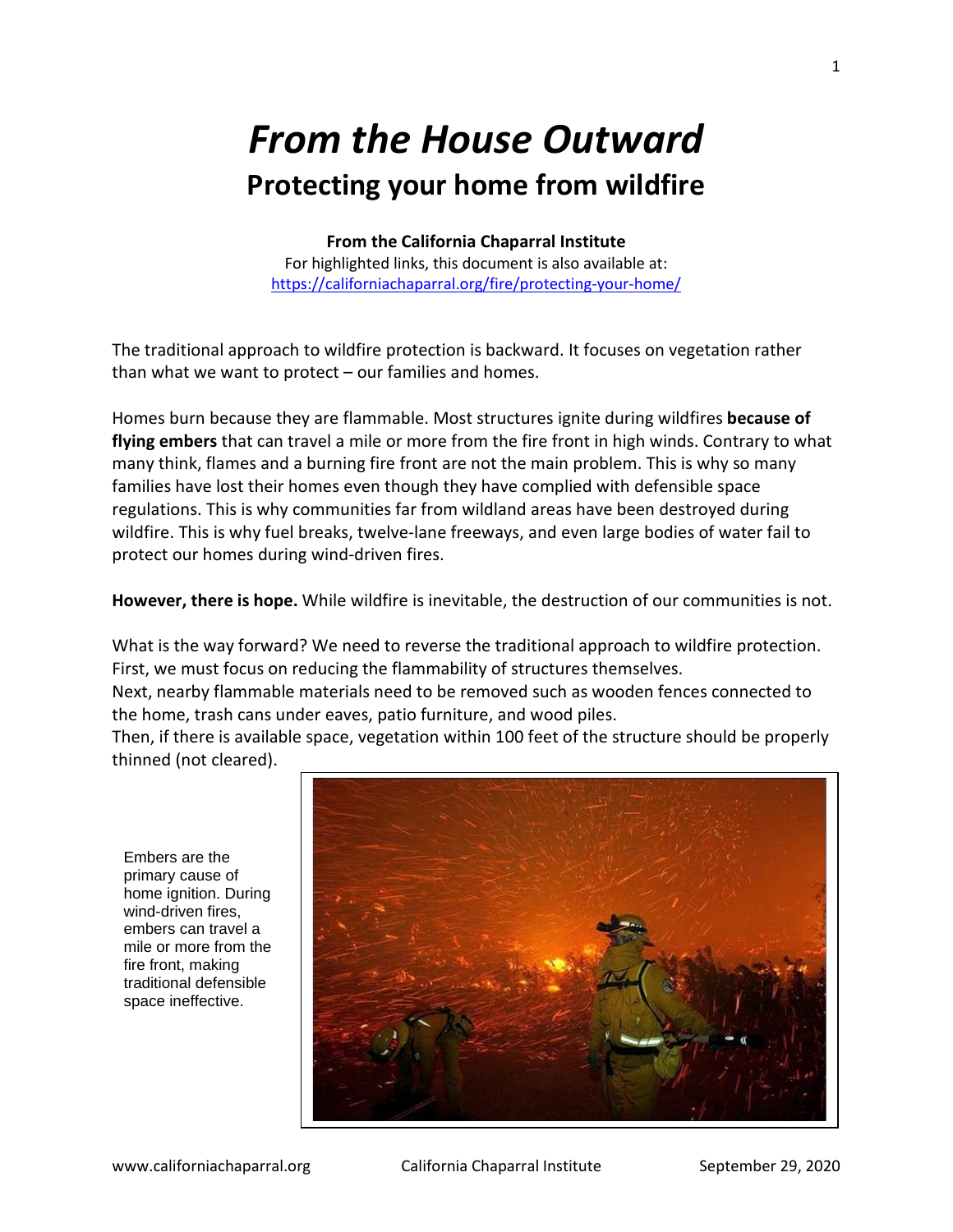Ironically, large, cleared areas can increase the flammability of a home by creating an open pathway for embers to reach the structure.

As renowned US Forest Service fire scientist Jack Cohen has said repeatedly, **the wildland fire problem is a home ignition problem, not a wildfire control problem.** Cohen has been trying to help fire agencies understand this [since 1999.](https://rest.edit.site/filestorage-api-service/56b9d0e348ad34b8ddde776b0f38536c/cohen-key-points-1999.pdf?dl=1) Unfortunately, there remains major resistance to this idea from some wildland fire agencies because it's in conflict with their traditional approach to wildland firefighting – focusing on extinguishing burning vegetation rather than on what we want to protect, our lives and homes.

# **1. Structural retrofits to existing homes**

The easiest way embers can ignite homes is by entering the attic through vent openings. Therefore, the two most important structural retrofits that can be added to a home to help prevent ember ignition are **ember-resistant attic vents** and non-flammable roofing (not Spanish-style tile roofing, which can trap embers in the spaces beneath the rounded tiles). Although re-roofing is expensive, installing ember-resistant vents is a relatively easy, inexpensive thing to do.

The good news is that local Fire Safe Councils can apply for FEMA grants to retrofit entire communities.

Southern California mountain communities of Big Bear and Idyllwild have used millions of dollars from FEMA pre-disaster mitigation grants to pay up to 70% of the cost of re-roofing homes with fire-safe materials and installing ember-resistant attic vents.

Ember-resistant attic vents are key to preventing embers from entering the home, a main cause of home loss during wildfires.

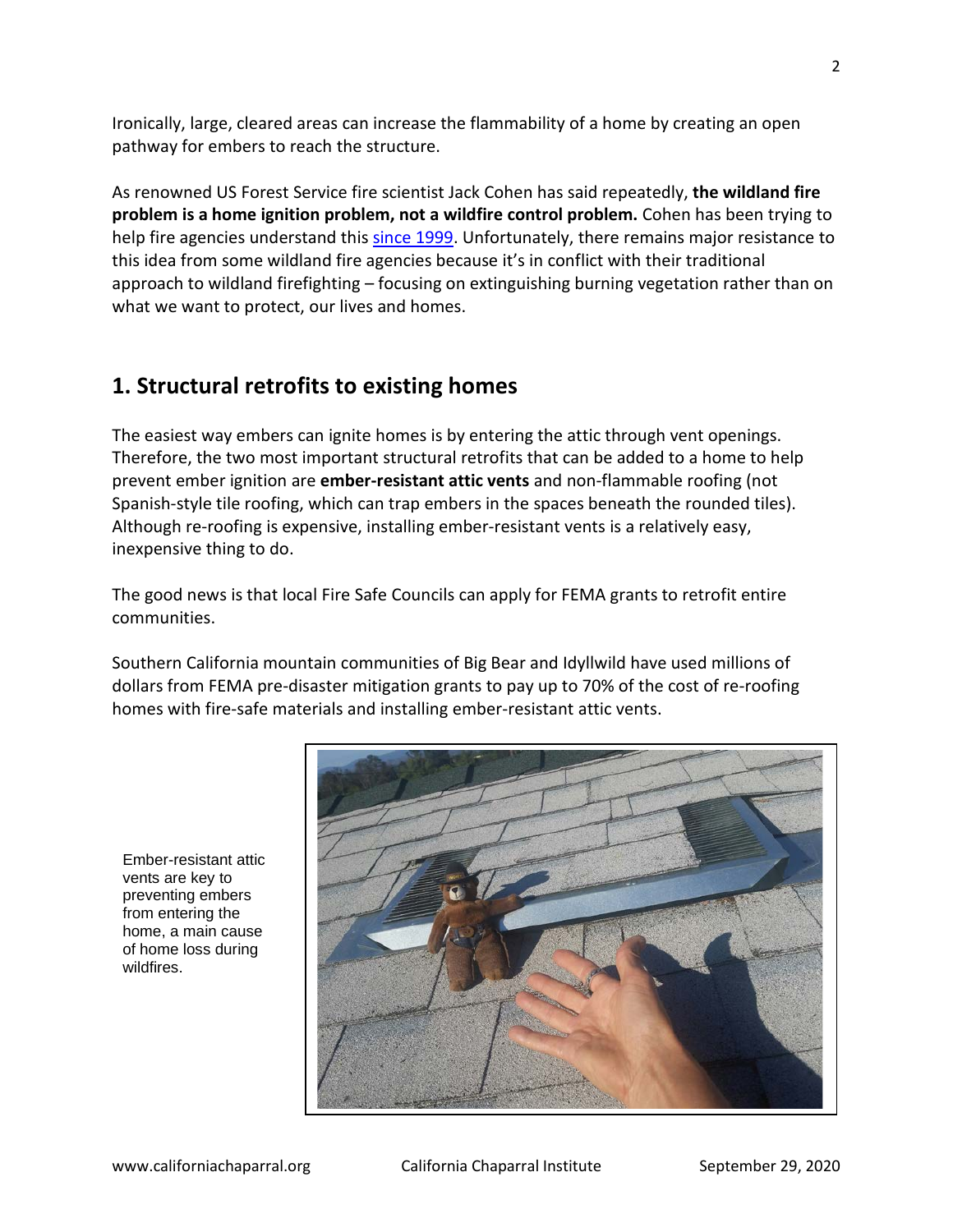# **2. Exterior sprinklers**

*Exterior* fire sprinklers systems work, are affordable, and can be easily installed.

Exterior sprinklers work by creating an environment that extinguishes embers (spotting firebrands) that are the primary cause of building ignition. The sprinklers do this by 1) **hydrating potential fuels**, thus making them less susceptible to ignition, 2) **increasing humidity**, and 3) **creating a cooler microclimate** around the home.

The effectiveness of exterior fire sprinklers was proven during the 2007 wind-driven [Ham Lake](https://rest.edit.site/filestorage-api-service/86a468c53ce256589924ee64036c12ad/hamlake-07-_22_08.pdf?dl=1)  [Fire](https://rest.edit.site/filestorage-api-service/86a468c53ce256589924ee64036c12ad/hamlake-07-_22_08.pdf?dl=1) in Cook County, Minnesota. In 2001, exterior sprinklers had been installed on 188 properties, including homes and a number of resorts. **All 188 properties survived.** More than 100 neighboring properties were destroyed.

The cost of the Cook County program was covered by a FEMA hazard mitigation grant. The program was finished on time and on budget by [Wildfire Protection Systems \(WPS\),](https://wildfiresprinkler.com/) costing \$764,255. Minnesota U.S. Senator Amy Klobuchar credited the program with saving over \$42 million in property value. The grant paid 75% of the cost of the sprinklers. Individual property owners covered the balance.

The sprinklers were so successful that a \$3 million FEMA pre-disaster mitigation grant was awarded in 2008 to install additional wildfire sprinkler systems throughout Cook County. In 2013, another grant was awarded to install the systems in two additional counties, including properties with low-water resources.

Canadians have successfully utilized exterior sprinklers too, with the implementation of portable sprinkler kits placed in the path of wildfires. The kits can tap into nearby water sources, pools, or local water tanks. These kits have protected over \$2 billion in property value over the past 20 years in Canada, according to Morris Douglas, a retired advisor to various Ministries of Natural Resources.

Exterior fire sprinklers in action in Australia. From Platypus Fire Pty Ltd.

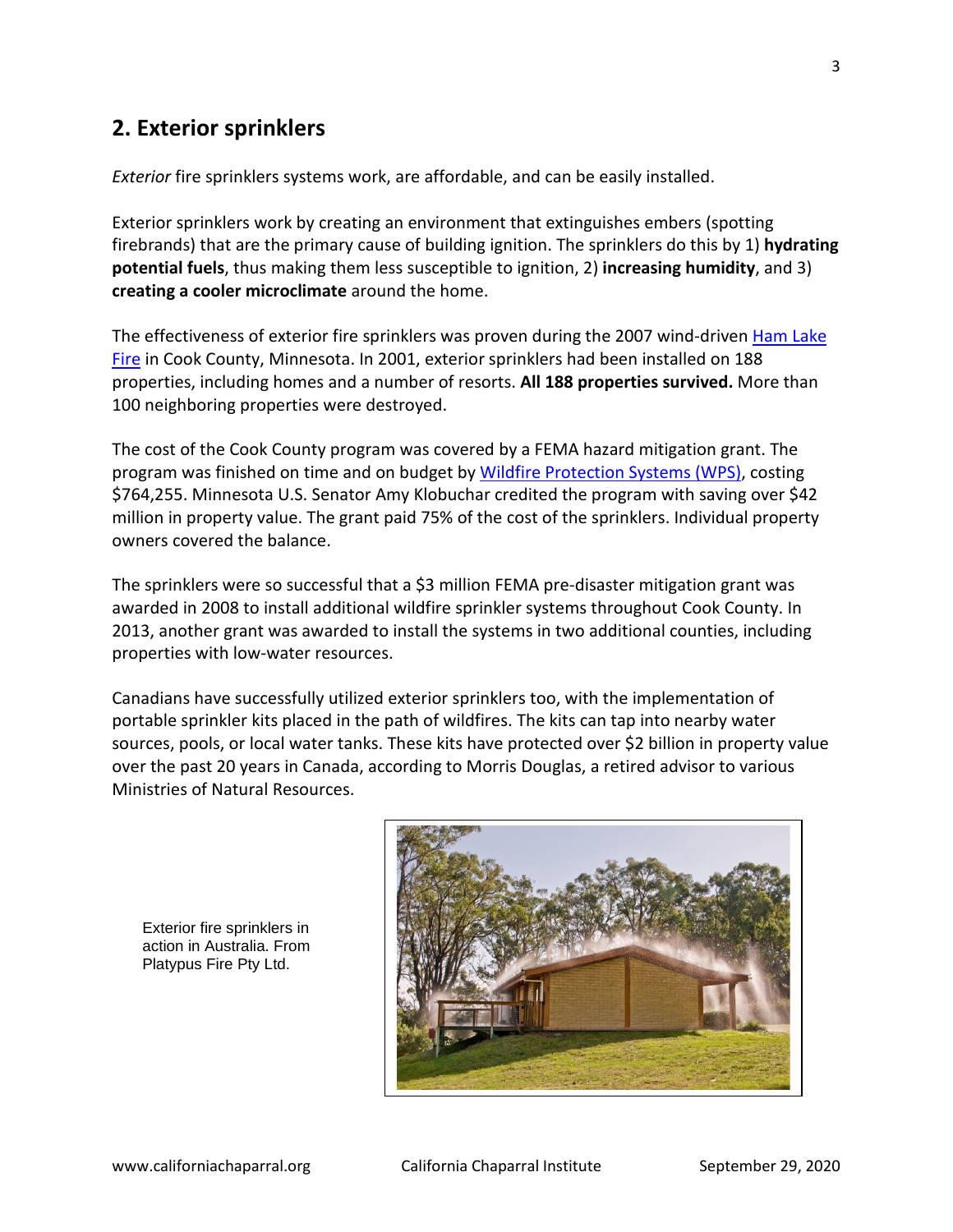Unfortunately, when exterior fire sprinklers are mentioned as an innovative way to protect homes from wildfires in California, it is often met with skepticism. The common reasons given for dismissing the idea include:

- Too expensive (guesses as high as \$60,000 have been mentioned).
- Water pressure disappears during catastrophic fire events, disabling sprinklers.
- Wind will blow the water away from the house.
- The power goes off during catastrophic events, disabling water pumps.
- People won't have time to turn the sprinklers on.

All of these doubts are either incorrect or can be easily addressed.

### **Affordable**

There are two options available to homeowners: installing a simple and effective system yourself or hire a professional. The self-installation option can be accomplished for less than \$200 for a 1,000 sq. ft. home (see below). As mentioned above, grants can be obtained that can reduce the cost of a professionally installed system for an individual homeowner with a ready source of water to around \$3,000. Without a grant, homeowners can install the systems themselves for considerably less than the professional price of around \$10,000 - \$15,000.

#### **Independent Systems**

During a catastrophic fire event, critical public infrastructure often collapses. Electrical power goes out and water pressure drops. This is why an exterior fire sprinkler system **should be independent, or off the grid**. A propane, gas, or diesel water pump (about \$1,000) must be connected to a dependable water source (e.g. pool, 10,000-gallon water tank, or body of water as is the case in Cook County). A 10,000-gal water tank costs about \$6,000, so that adds to the system's total price, but considering the cost of losing a home it's a smart investment. A neighborhood could invest in a larger water tank or a series of tanks that could serve a number of homes.

#### **Wind**

Strong winds will deflect the water spray. However, despite 20-25 mph wind gusts during the Ham Lake Fire, the installed sprinkler systems worked well. Inspections during the fire found that although the rooftop sprinklers were the least effective when impacted by wind, other placements (e.g. under eaves) performed as expected. Some innovative solutions, such as WEEDS (see below) actually use wind to distribute the water.

The key point to remember is that sprinkler systems need time to work. During strong wind events, like those experienced during the 2018 Woolsey and Camp Fires in California, one cannot expect sprinklers to be effective if turned on as embers begin impacting the structure. However, if you are alert during fire weather, you will often have plenty of time to prepare. For example, the 2018 Woolsey Fire started nearly 24 hours prior reaching Malibu where many homes ended up burning.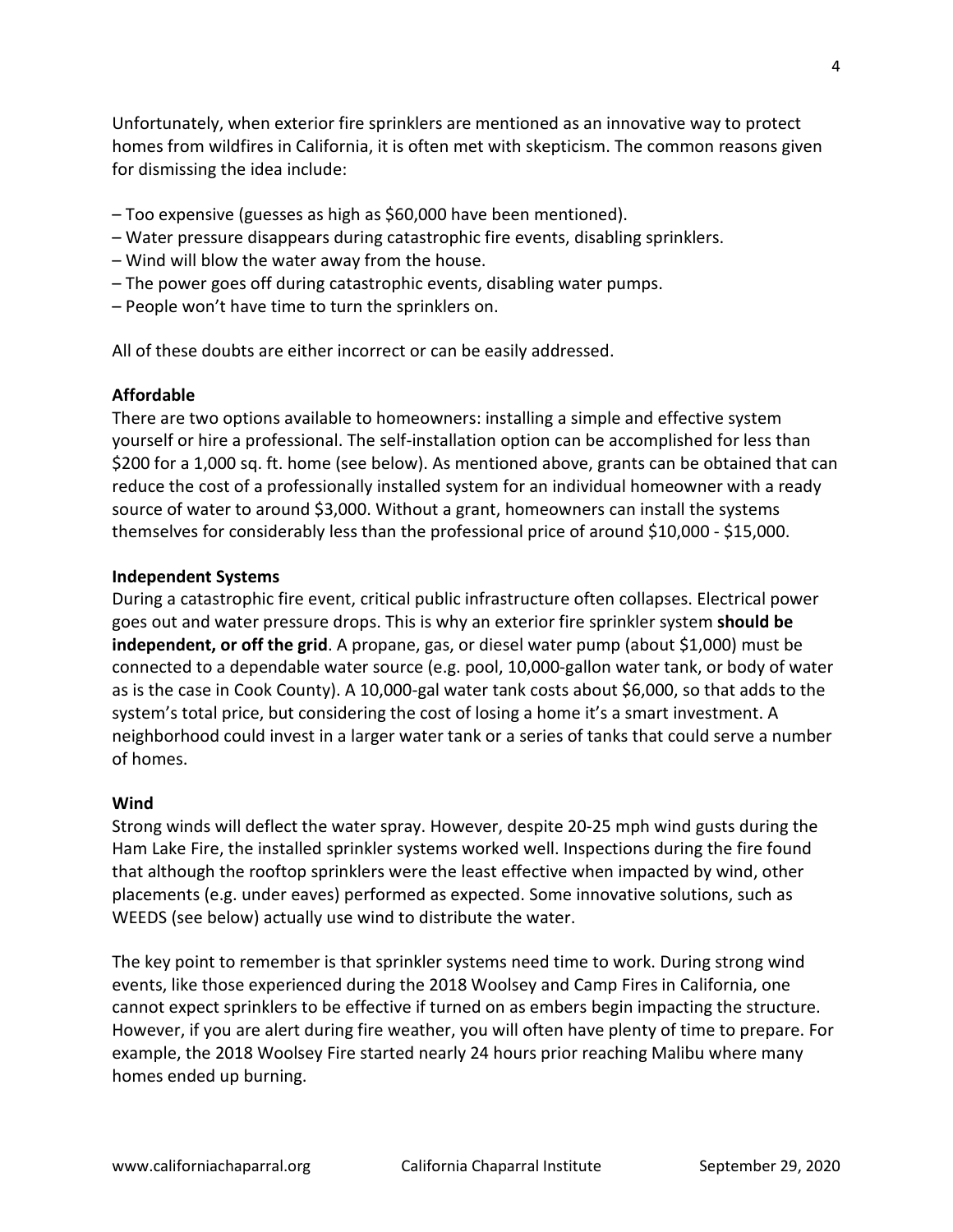#### **Time**

When people are awakened in the middle of the night and see smoke everywhere, panic can set in. It's difficult enough to evacuate, much less run outside and turn on the sprinklers. Unless the system is automated or can be activated by a switch on the way out (this adds to the cost), time is definitely an issue. However, this is not an excuse to dismiss the possibility of installing an exterior sprinkler system.

Extra time can be found if communities can get their emergency alert systems up to speed and trained CERT volunteers serve as support personnel (they do not evacuate). These fire volunteers can activate the systems, extinguish ember-caused spot fires, and help those who are stranded. During wind-driven, catastrophic wildfires there will never be enough professional emergency personnel available to do the job. Communities should consider picking up the slack.

Many other residents have taken it upon themselves to retrofit their own homes with exterior sprinkler systems. Under-eave misters on the Conniry/Beasley home played a critical role in allowing the structure to survive the 2003 Cedar Fire in San Diego County. The home was located in a canyon where many homes and lives were lost to the flames. You can [read their](https://rest.edit.site/filestorage-api-service/f465c56b7d1e9cb8e60877f4c49c7ea4/conniry-story-b.pdf?dl=1)  [story here.](https://rest.edit.site/filestorage-api-service/f465c56b7d1e9cb8e60877f4c49c7ea4/conniry-story-b.pdf?dl=1)

#### **Available Options**

1. The most affordable system we've found is from a company in Canada, [W.A.S.P.](https://shop.waspwildfire.ca/) [Manufacturing, LTD.](https://shop.waspwildfire.ca/) For less than \$200 for a 1,000 sq. ft. home, a homeowner can set up exterior sprinklers as easily as holiday lights. The system is also available in the US from an [innovative company in Murphys, California, owned by Tom Scheller.](http://thepinetree.net/new/?p=103805) You'll save a bit buying from Tom. We have this system on the Chaparral Institute's headquarters. Important note: while the W.A.S.P. sprinklers work well, they are made of plastic and can easily break if dropped. So, make sure the brackets are securely attached to the roof before turning on the water.



The Wildfire Protection Kit from the Canadian company, [W.A.S.P.](https://shop.waspwildfire.ca/) Canadians and Australians make extensive use of exterior sprinklers to defend their homes against embers. The United States is still behind the curve.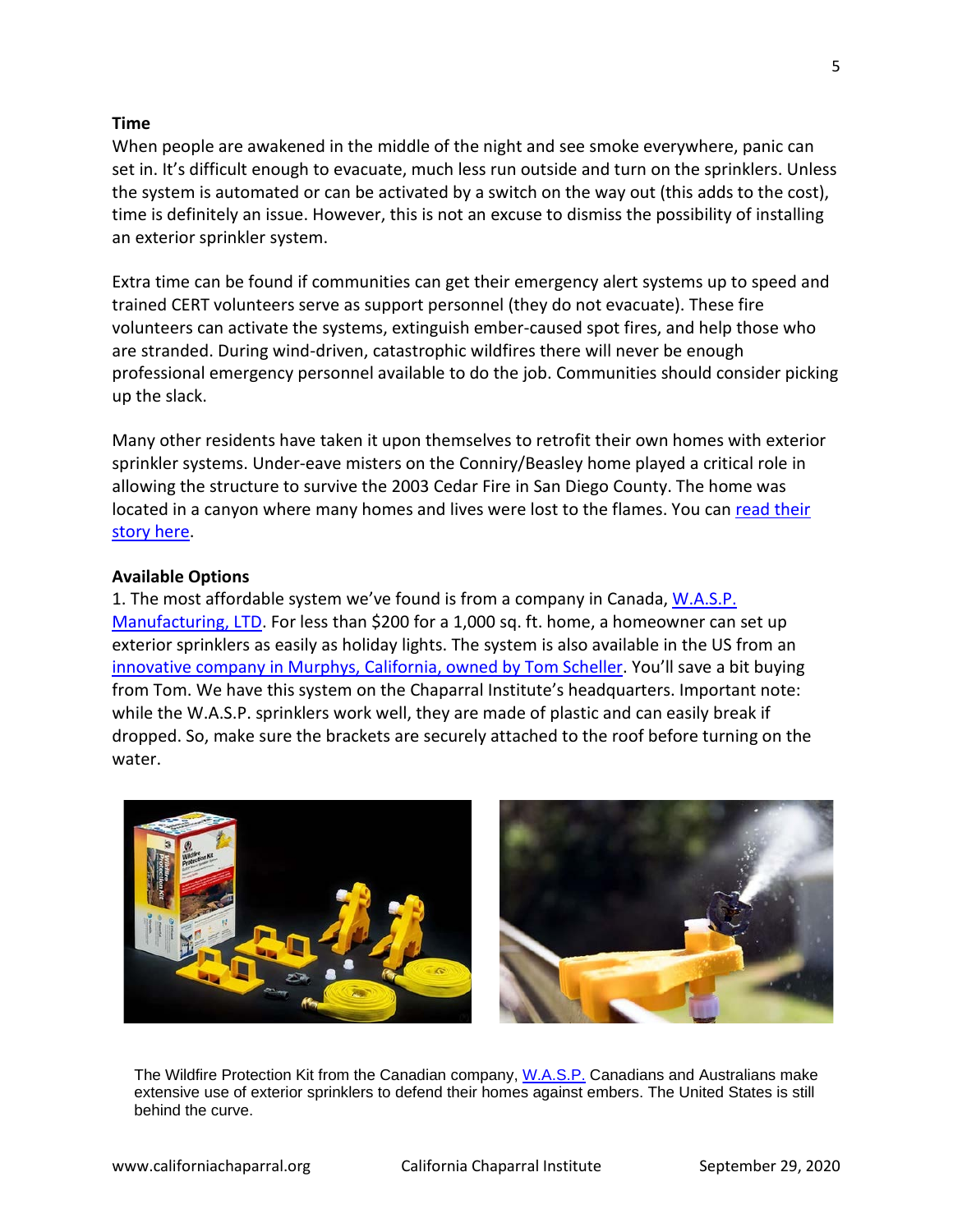2. M-Bar Technologies offers an objective analysis of one approach that uses the wind to help distribute the water spray, the [Wind-Enabled Ember Dousing System \(WEEDS\).](http://www.mbartek.com/weeds-info) The system is credited with saving another home threatened by the 2003 Cedar Fire.

3. [WaveGuard](https://waveguardco.com/) is a company based in Colorado that designs and installs extremely effective exterior sprinkler systems. They do work throughout the West, including California.

4. [Wildfire Protection Systems](https://wildfiresprinkler.com/) (the company that saved the homes in Minnesota) has begun installing exterior sprinkler systems in Payson, Arizona and Mill Valley, California.

5. Another option is [the Giant Soaker.](http://www.nationalfirefighter.com/go-soak-it-fire-buster-sprinkler-hose-system.aspx) It's basically a huge soaker hose that you can drape over or lay around a house or structure. It is less expensive than sprinklers, outputs more water, and is easier to install and use. You can contact the company/inventor, Dean Landers, at 608-346- 5229. Address: Giant Soaker Co., 1010 N Wuthering Hills Drive, Janesville, WI 53546. You will need a pump, so please see our suggestions in the last section of this document.

# **3. Defensible space**

### **How much defensible space?**

In a study of over a half million homes it was found that:

1. The most effective vegetation management strategy to reduce structure loss is to reduce the percentage of woody cover up to 40% to 50% immediately adjacent to the structure and ensure branches/trees do not overhang or touch the structure.

2. There is **no additional structure protection provided by clearing beyond 100 feet**, even on steep slopes, and the most important treatment zone is from 16-58 feet.

3. The amount of cover reduced is as important as the fuel modification distance; however complete removal of cover is not necessary. **The term "clearance" should be replaced** with "fuel modification" to emphasize this fact.

Here is a concise [USGS summary of the study.](https://californiachaparral.org/__static/4cf0f510a87255e68748ab1953d5a833/syphard_et_al_defensiblespace.pdf?dl=1)

The notion that if 100 feet of defensible space is good, then 200-300 feet must be better is false. Creating large areas of clearance with little or no vegetation creates a **"bowling alley" for embers**. Without the interference of thinned, lightly irrigated vegetation, the house becomes the perfect ember catcher.

To make matters worse, when a fire front hits a bare fuel break or clearance area, a more [destructive shower of embers is](https://californiachaparral.org/__static/ff8f043339ec4992d88cfa5057ef9d40/koo_et_al_embers_modelling_transport_embers_2012.pdf?dl=1) often released.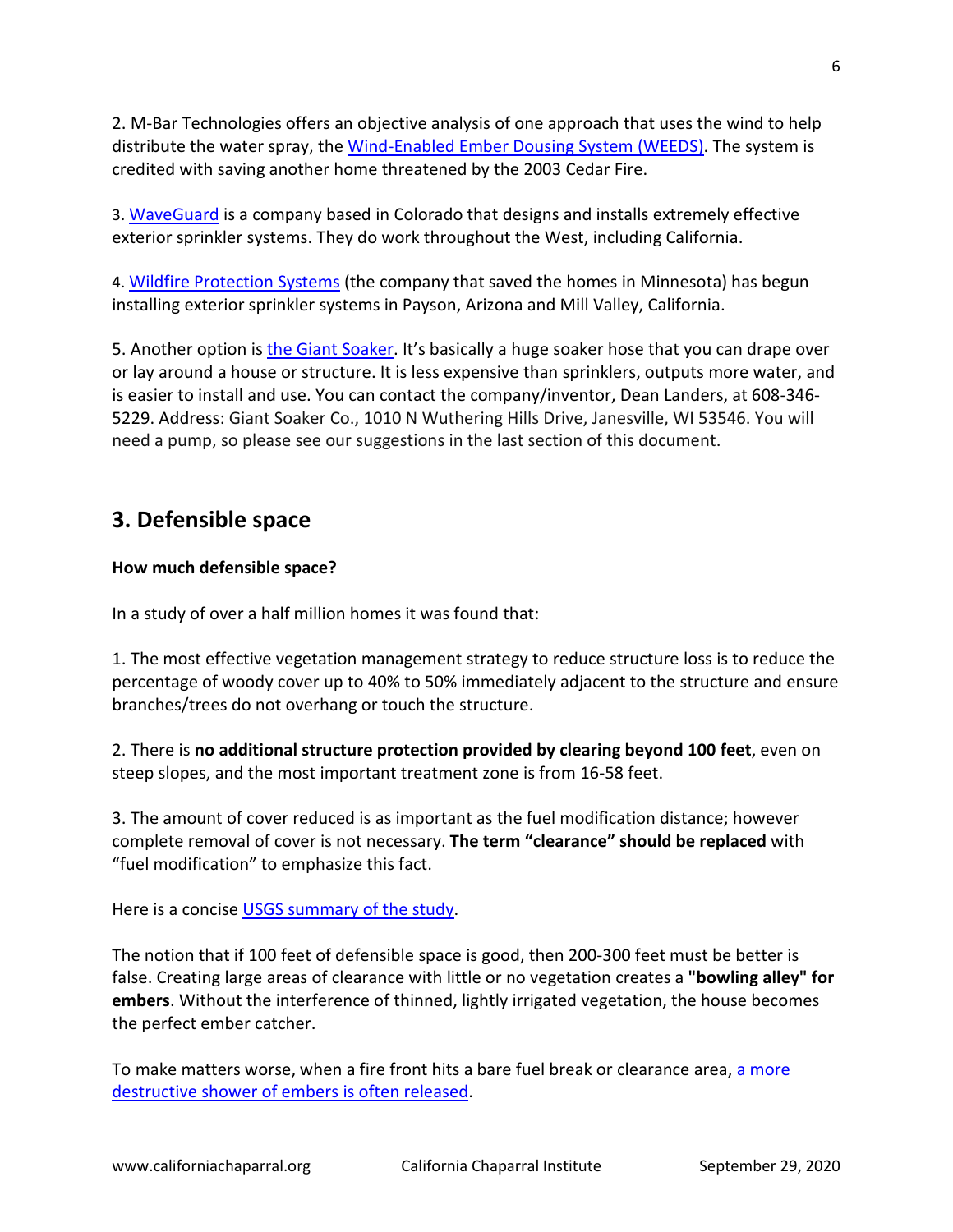### **How to create proper "Defensible Space" Around Your Home: The Difference Between Rational Action and Overreaction**

Dense and flammable vegetation needs to be removed from the area immediately around a home in order to reduce the risk of structural ignition during a wildfire. The question is how to properly do so without causing additional problems (e.g. encouraging the growth of flammable, non-native weeds). The basic rule is to eliminate flammable materials (fire-prone vegetation, wood stacks, wood decking, patio furniture, umbrellas, etc.) from within 30 feet of the home. Then, for structures near wildland open space, an additional 70 feet should be modified in such a way as to remove dead wood from shrubbery, thin and trim trees and shrubs (lower limbs removed), and prevent the growth of weedy grasses. Maintaining a modified canopy of vegetation to shade the ground is important to reduce weed growth.

### The basic rule of thumb is **to reduce the level of vegetation within 70 foot zone so that 50% of the ground remains covered by a vegetative canopy.**

Unfortunately the term "clearance" is typically used when referring to the 100 foot defensible space zone, leading people to think all vegetation must be removed down to bare soil. This is why the city of San Diego Fire and Rescue Department has replaced the word "clearance" with "thinning" when referring to vegetation management around homes. Bare soil clearance not only unnecessarily compromises large amounts of native wildlands and increases erosion, but will lead to the growth of flammable weeds in the now disturbed soil. These weeds are considered "flashy fuels" which actually increase fire risk because they ignite so easily.

[A document from the](https://californiachaparral.org/__static/88e815a2ad6da3133c017ec9e83da39c/vegetation_management_citysandiego_2004.pdf?dl=1)  [San Diego City Fire](https://californiachaparral.org/__static/88e815a2ad6da3133c017ec9e83da39c/vegetation_management_citysandiego_2004.pdf?dl=1)  [Department](https://californiachaparral.org/__static/88e815a2ad6da3133c017ec9e83da39c/vegetation_management_citysandiego_2004.pdf?dl=1) provides one reasonable plan to reduce fire risk around your home WITHOUT unnecessary, excessive clearing.

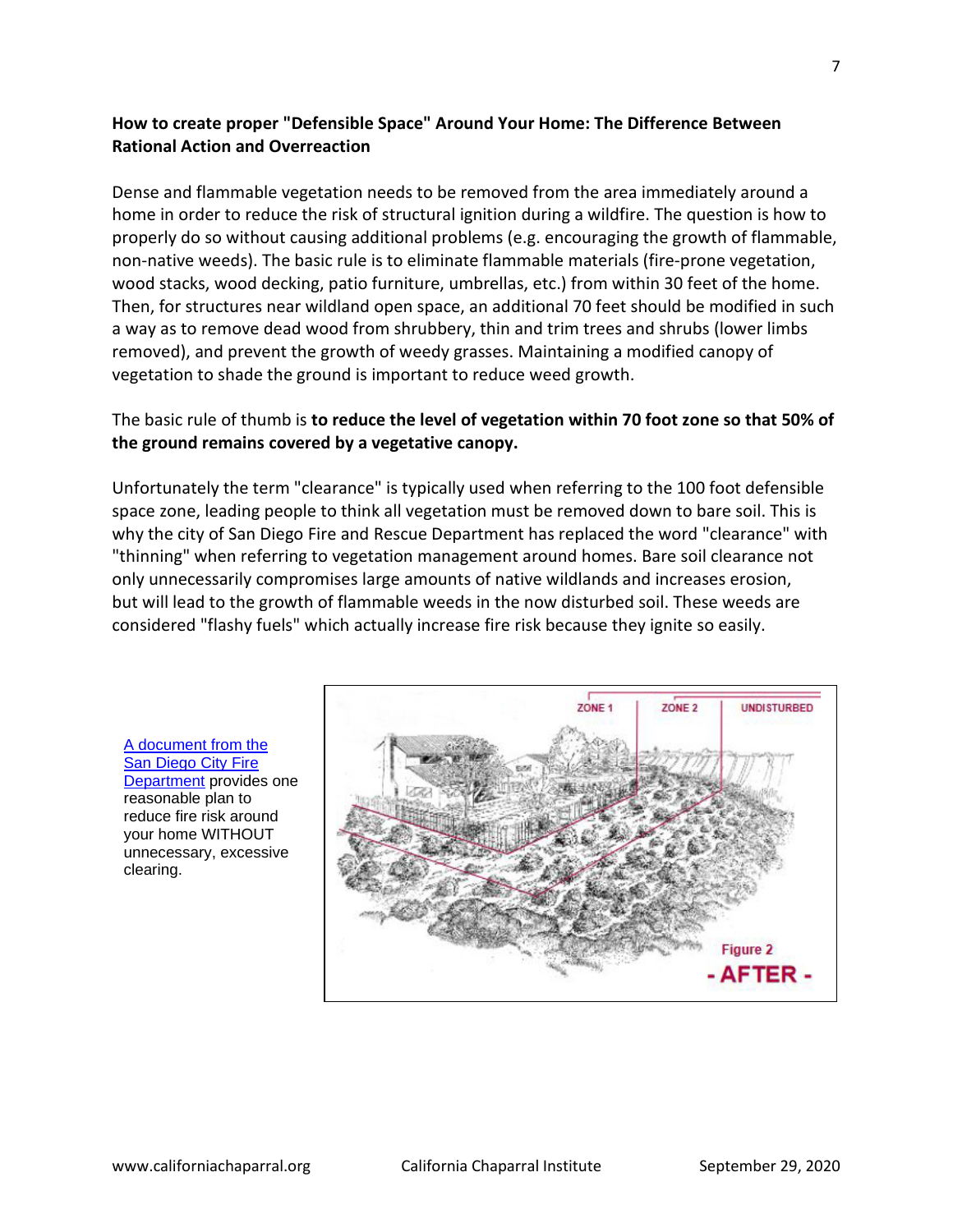#### **What plants to plant**

When considering what type of plants should be planted within 100 feet of a home, one is often confronted with a confusing array of plant lists. Be forewarned - very few of these lists are based on scientific research.

Rather than following a specific plant list, here is what you should consider. All plants within the 100-foot zone should:

1. Not produce a lot of litter (avoid pine trees, eucalyptus), dead wood (avoid acacia shrubs), or material that can easily ignite (fronds from palm trees).

2. Be easily maintained.

3. Require a minimal amount of water to remain hydrated (many native plants fit this category). Healthy, hydrated plants are difficult to burn.

Nearly all plant material is flammable. The idea is to create a landscape that can be a barrier to embers, will not carry a fire (because the plants are hydrated and properly spaced), and requires maintenance only once every few years. Ironically, **it is usually the burning house that ignites the surrounding vegetation, not the other way around**.

**Key Point: Wildfire will exploit the weakest link.** Many homes with adequate (or excessive) defensible space will still burn to the ground because embers have entered through attic vents, ignited flammable materials around the home (litter in the gutter, wood stacks, wood fencing), or found their way under roofing materials.

**Solution: Reduce the flammability of the home as much as possible.** Install ember resistant vents, Class A roofing, exterior sprinklers operated by an independent system, remove flammable materials from around the structure, and **thin** vegetation 100 feet around the home.

Extreme, wind-driven wildfires are inevitable. Does that mean wildfire caused disasters to communities are inevitable as well? **No.** Please [watch the excellent video created by Dr. Jack](https://youtu.be/vL_syp1ZScM)  [Cohen](https://youtu.be/vL_syp1ZScM) and the National Fire Protection Association. It does an outstanding job explaining the home flammability issue what how to best address it.

# **Additional Information**

For additional recommendations on how to improve the fire safety of your home and community, please see our webpage at www.californiachaparral.org on [Protecting Your Home.](https://californiachaparral.org/fire/protecting-your-home/) Also please see our [full set of recommendations](https://californiachaparral.org/__static/2c05f8df51c4f24ad393a26ef5026697/letter-gov_newsom_wildfires_2019.pdf?dl=1) to policy makers on how to reduce wildfire losses in California.

**This document with active links to cited references is available here:** <https://californiachaparral.org/fire/protecting-your-home/>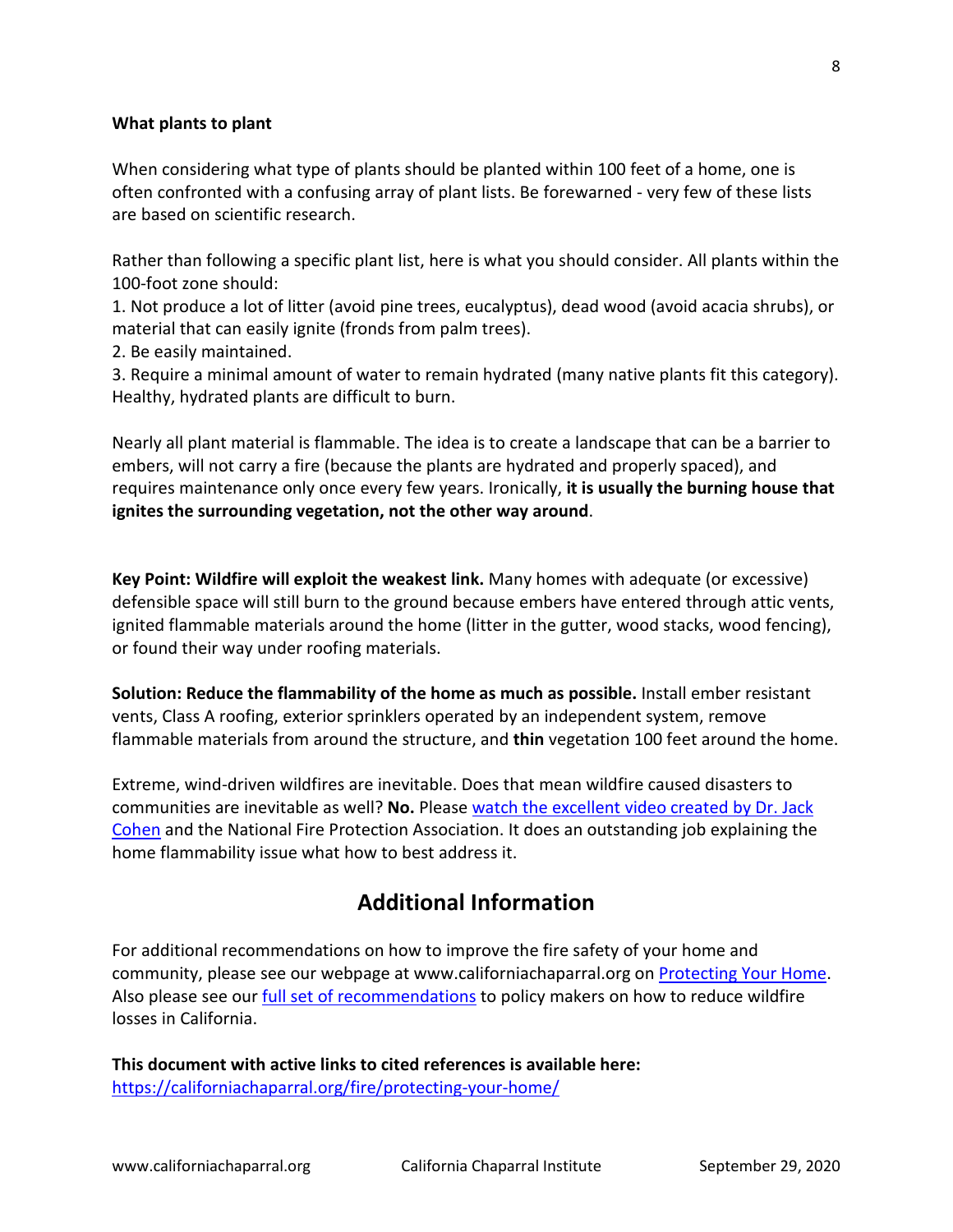# **4. Personal fire suppression systems**

The safest thing to do when threatened by a wildfire is to follow timely evacuation orders. Many people think they can face a wildfire and defend their home, only to panic when confronted with the terrifying noise, heat, and hot ember rain created by the flames. They try to leave, only to be killed while running or driving away.

However, if it becomes impossible to leave or if you have proper training, we offer the following tips on a personal home firefighting system that involves an independent water source, an independent water pump, and firefighting hoses/equipment.



Homeowner demonstrating use of a fire hose on the balcony of his home. From [Fire, Chaparral, and](https://californiachaparral.org/book-excerpts/)  [Survival in Southern California.](https://californiachaparral.org/book-excerpts/) Photo by Geoffrey D. Smith.

Again, we stress, **if ordered to evacuate by emergency personnel, do so**. Do not wait. Before the fire, you should become familiar with your local emergency evacuation plan. Honestly evaluate it assuming the worst-case scenario (most plans to NOT meet this test). If it doesn't seem realistic, demand that your local representatives correct it.

You can also take the initiative to create a community fire support team with trained CERT volunteers (who do not evacuate). These fire volunteers can activate exterior sprinkler systems, extinguish ember-caused spot fires, and help those who are stranded. During wind-driven, catastrophic wildfires there will never be enough professional emergency personnel available to do the job.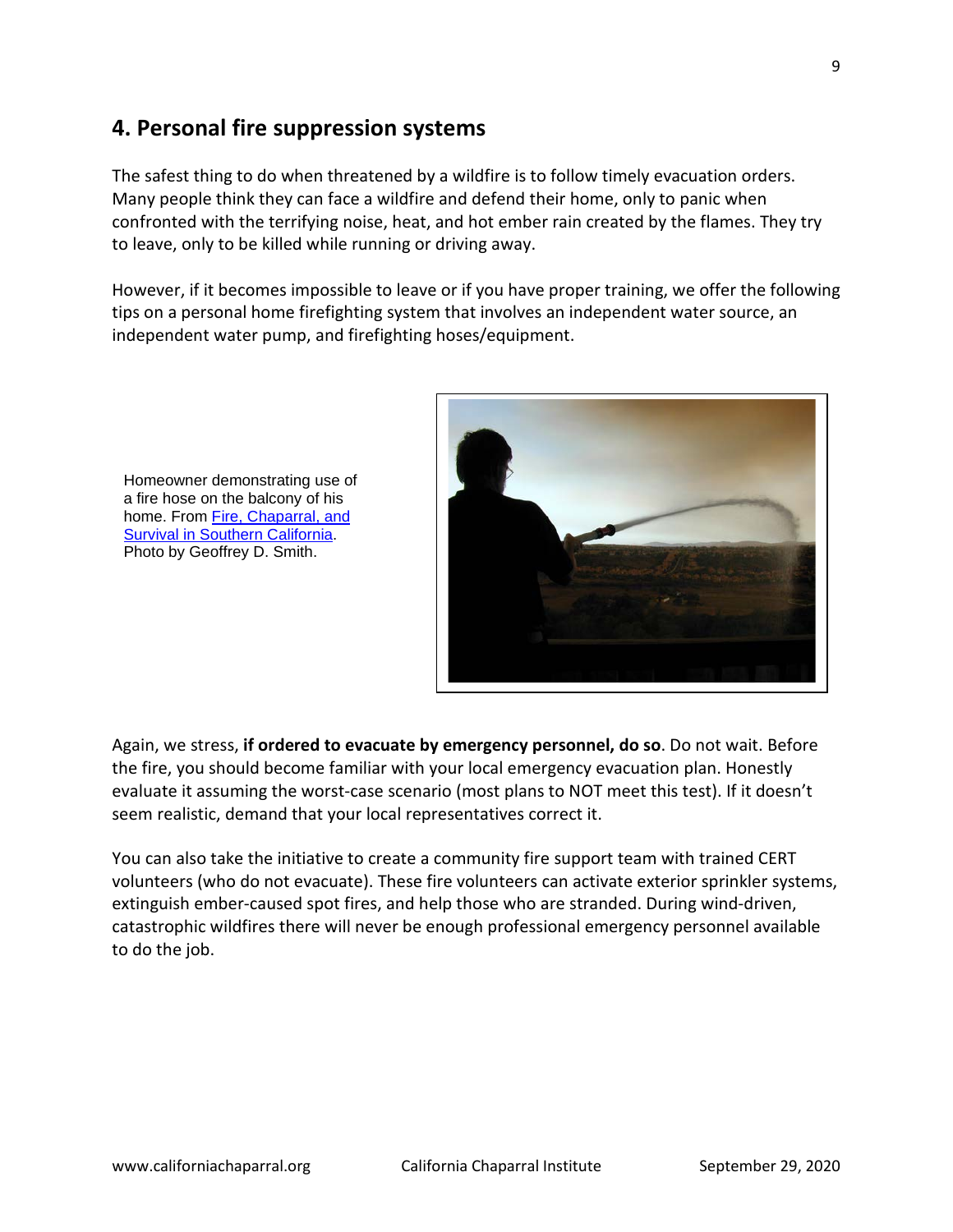## **Residential Fire Suppression Equipment**

Contributed by Fred DeVault

### **Water Pump**:

There are a number of portable fire-fighting pumps available on the market. We had a floating "Fyr Flote" pool pump back in the 1990s. But I like the cart-based ones for the ease of moving from storage to pool-side, and for the adaptability. The Keene pump is well thought-through and well-made, and often available locally (e.g. Chatsworth, California). That said, I customized the outlet of mine, converting to wildland-standard NST/NH thread, and abandoned their 100 ft hose in favor of 50 ft NST/NH hoses I bought elsewhere.

Keene unit customrigged w/ four independent 150 ft hose lines, protecting a 1-acre property.



### [Keene Fire-Fighter pump, with a Honda engine](http://www.keeneeng.com/mm5/merchant.mvc?Screen=PROD&Product_Code=FF65H)

160 lb head; 250 gallons per minute (gpm) max flow; 6.5 horsepower (hp); Keene P180 pump; Honda GX200 engine ~ 1:45 run time per tank (3.3 quarts), full throttle.

Any pump with an engine power around 6.5 hp will be able to drive two 30 gpm nozzles simultaneously, and as such can be shared with one neighbor. Anyone who wants to cooperate with up to three or four neighbors, or has need for more than two nozzles at once, will need something more powerful than the Keene. The biggest name in portable fire-pumps is Davey, and they offer a number of models through their distributors. The 14 hp cart-based system from Primo Supply could be shared amongst three to four neighbors and has the power to drive two 50 gpm or three 30 gpm nozzles simultaneously:

[Davey High Pressure Twin-Stage Firefighter Pump-Engines](https://daveyusa.com/products/fire-pumps-engine-driven-self-priming-pumps/engine-driven-twin-stage-firefighter.html)

[Supplier of Davey Firefighter and Pump Cart Systems](https://www.primosupply.com/)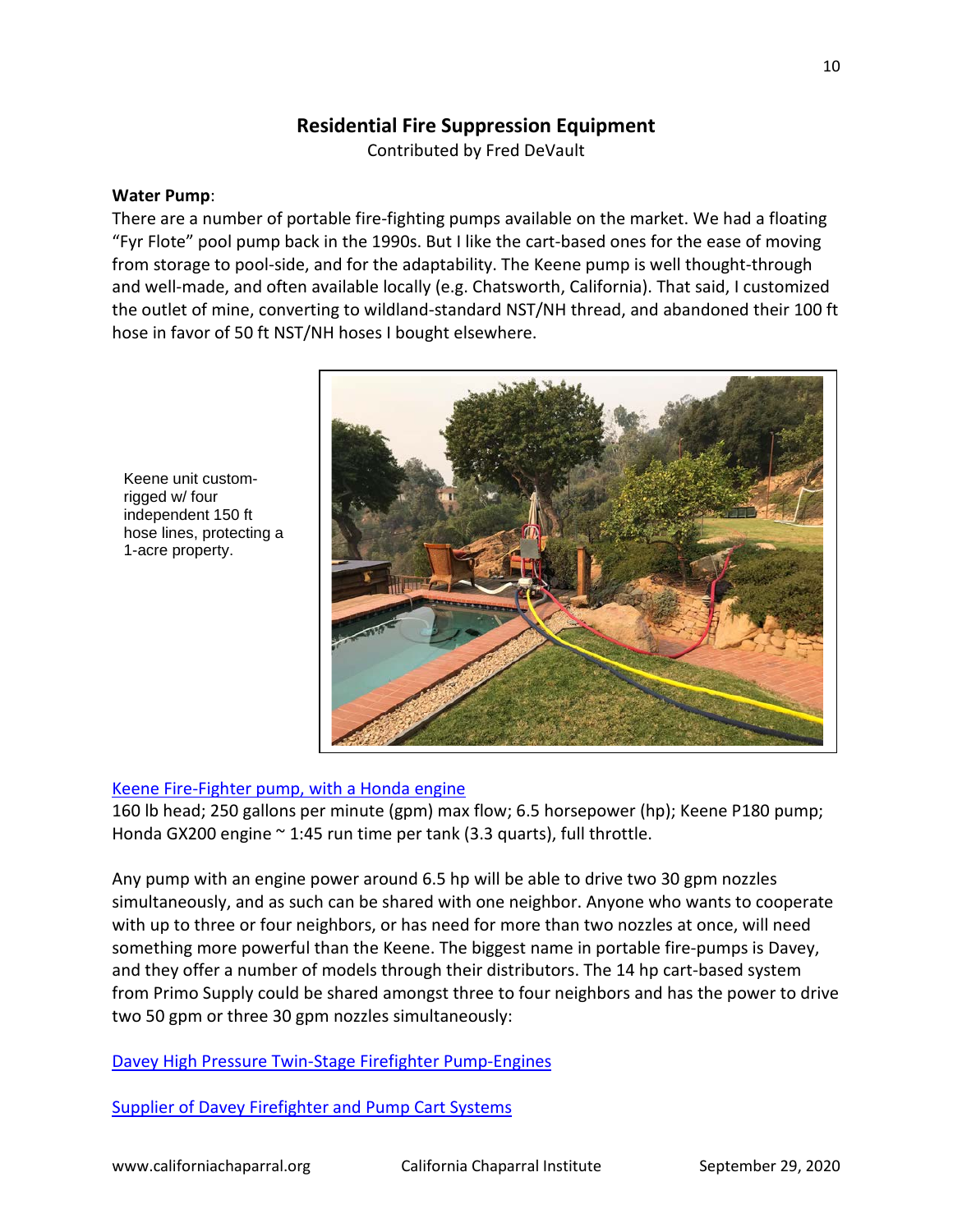### **Fuel/Storage:**

The Honda engine on the Keene Firefighter takes regular gas. I made the decision to get fancy stabilized fuel for mine. It is not recommended to leave un-stabilized gas in small engines for longer than a few months, or you face the need to either clean out the engine yourself or pay for an expensive overhaul at the small engine shop. Stabilized gas can sit in an engine tank for two or more years, and can be stored for five or more years. I buy "TruFuel" from Home Depot. If you're dutiful with your small engine maintenance and reliably fill and drain the tank as needed you can certainly avoid this added expense.

You also don't want to create a new fire hazard while trying to solve the one you already face. I went to the bother of buying dedicated, steel fuel cans and a little steel double-walled fuel storage cabinet, just to reduce the risk of my fuel supply becoming involved in a fire and taking down the house:

### [Compact Flammable Storage Cabinet 12-gallon capacity](https://www.globalindustrial.com/p/storage/flammable-osha-cabinets/flammable/compact-flammable-storage-cabinet-12-gallon-capacity?presentType=3&trackCatKey=1582&trackPrimKey=0&trackType=3&webCatKey=1777)

Type II Safety Can  $-1\frac{1}{2}$  gallon

**Hoses**: [1 ½ inch Single Jacket Fire Hose \(500 lb test\)](https://rawhidefirehose.com/firehose/fire-hose-products/1-12-single-jacket-fire-hose-ap-500-500-lb-test-2/) 1-1/2" "single jacket"/ "wildland"/ "forestry", 50 ft lengths, aluminum couplings, NST/NH thread 250 lb / 500 lb / 750 lb Service / Proof / Burst

City fire fighters and structural fire-fighting in general use the heavier and more expensive "double jacket" hoses, both because of the extra strength, and especially the extra durability. Either can handle the demands of home fire-fighting and the pressure and flow of any pool pump rig. Single-jacket hoses are more than ample for occasional homeowner firefighting. I also standardized on 50 ft hoses, simply coupling them together as needed to create the 150 ft lengths required on my property. 50 ft hoses are MUCH easier to roll-up, un-roll, carry around, etc. Whatever hoses you buy and wherever you buy them, get American made hoses. Ditto for nozzles.

Go with "NST" (aka, "NH") threads. The other thread standards are older, special-purpose, and increasingly non-standard. NST/NH threads are designed for quick, tool-less, coupling/uncoupling while having the necessary strength and sealing capabilities.

### **Adding Foam:**

Foaming agents are technically "surfactants", which in simple terms makes the water "wetter" (it absorbs more readily and resists evaporation far longer). The result is that your structure/shrubbery stays wetter about 5 times longer than with just straight water. If all you have time to do before evacuation is to foam your house and go, you will have done a lot to increase the survival prospects of your home (provided you were able to time the treatment within 8 hours or so of the fire event). There are a number of solutions on the market. I'm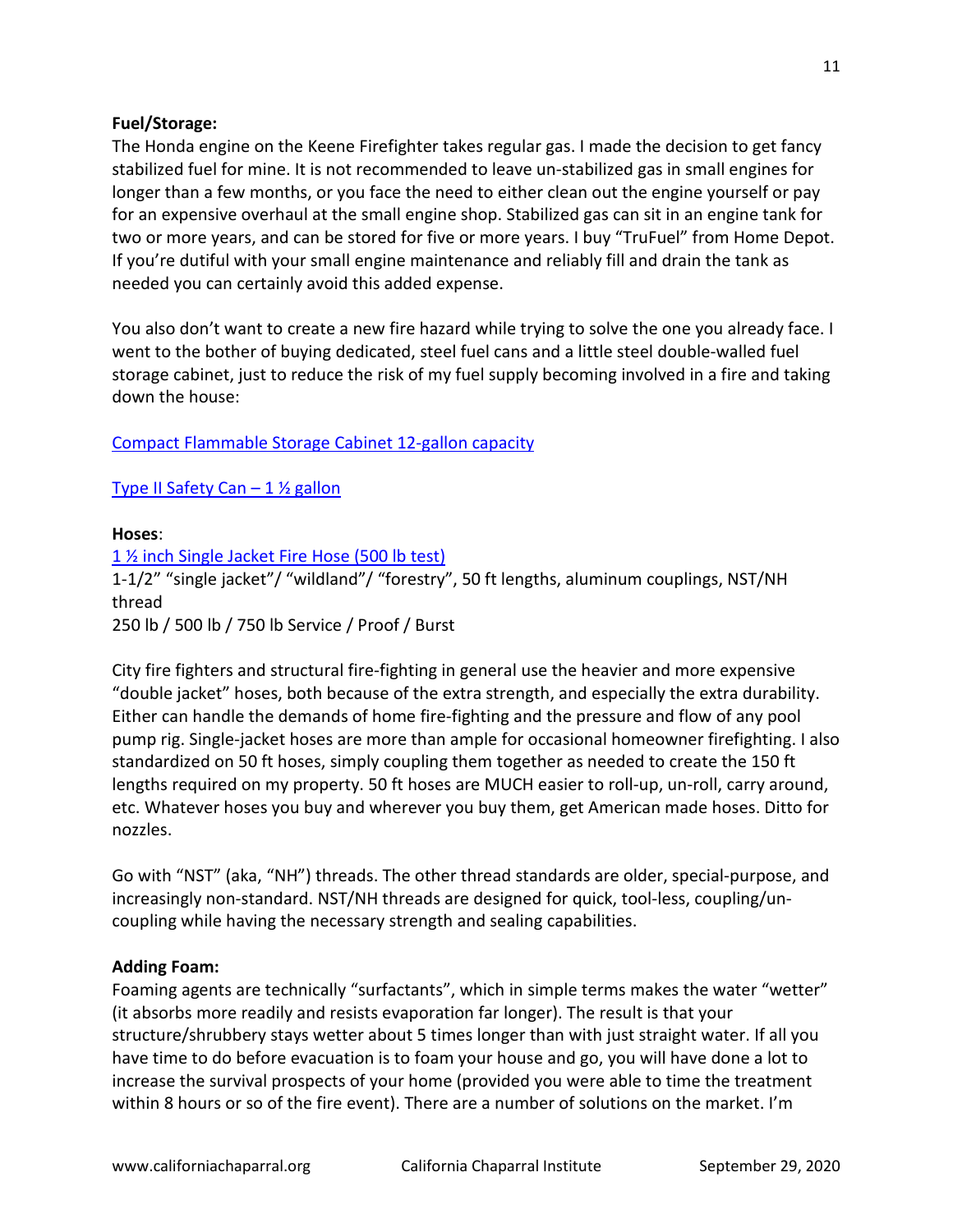familiar with and like the Scotty 4010 series Foam-Fast. The 4010 Foam Fast is a bazookalooking thing that takes 12" foam "sticks" which get mixed in to the flowing water stream.

Scotty's 30 gpm model is my go-to unit because it provides plenty of foaming while conserving my small (3,000-gallon pool) water supply. Those with regular-sized pools and/or more agility may prefer their 50 gpm model.

The device can be ordered with choice of thread. If you convert your Keene to NST/NH and use NST/NH hoses, get NST/NH threads on your **Scotty Foam-Fast** (Note: The Foam-Fast units Keene sells have NPT/NPSH threads).

Operating pressure range for the 1-1/2" Scotty 4010 foam-fast unit is 50 psi – 125 psi, max of 150 psi. The 30 gpm and/or 50 gpm models (4010-30 and 4010-50) pair very well with the Keene Firefighter and, presumably, any fire-pump with a 6 hp  $-8$  hp engine. When using with more powerful pumps, such as a 14 hp Davey, you'll want to either throttle-down or add a pressure-relief by-pass, to keep static pressure below 150 psi.

Running at 85 psi, a 12-inch foam stick lasts about 25 minutes @ 50 gpm, 35 minutes @ 30 gpm, 45 min @ 15 gpm. [The Phos-Chek foam agent](https://www.wildlandwarehouse.com/shop/phos-chek-12-foam-cartridges-pack) is the same stuff the planes drop, w/out the colorant. It goes on invisibly, leaves no residue, and is plant-safe.

### **Nozzles:**

Super High-End, Pistol, Adjustable flow, [Bale On-Off.](https://www.firehosedirect.com/aluminum-1-1-2-inch-heavy-duty-30-to-125-gpm-nozzle-nh) High-End, Straight, [Adjustable flow.](https://www.wildlandwarehouse.com/shop/1-12-nh-adjustable-fog-nozzle)

Don't go cheap. The value of higher-end nozzles is in the ease and convenience of easy on-off (which makes episodic ember-dousing easy and efficient over the course of a prolonged fire event), and the ability to conserve your water source by metering the flow rate.

### **Fittings:**

If you want more than one hose line (different sides of your property, sharing w/ neighbor, etc.), you'll need to add one or more wyes at your outlet. To convert my Keene, I added an adapter to go from NPT to NST/NH thread, then a plain wye, then two shut-off wyes coming out of the plain wye, altogether providing me with four independently controllable 1-1/2" NST/NH outlets on my rig:

### [1-1/2" Plain Wye \(NST/NH\)](https://fdcrescue.com/default-category/319-1-1-2-plain-wye-w15.html)

### [1-1/2" F Swivel X 2 1-1/2" M outlets \(all NST/NH\)](https://fdcrescue.com/default-category/315-1-1-2-f-swivel-x-2-1-1-2-m-outlets-wv15.html)

### **Tools**:

If you end up with longer hose runs (100 ft or more) you'll eventually face the problem of wanting to switch nozzles (e.g. foam to water) while the hose is charged. Running back and forth to the pump to close and then re-open the outlet valve gets old in a hurry, and could cost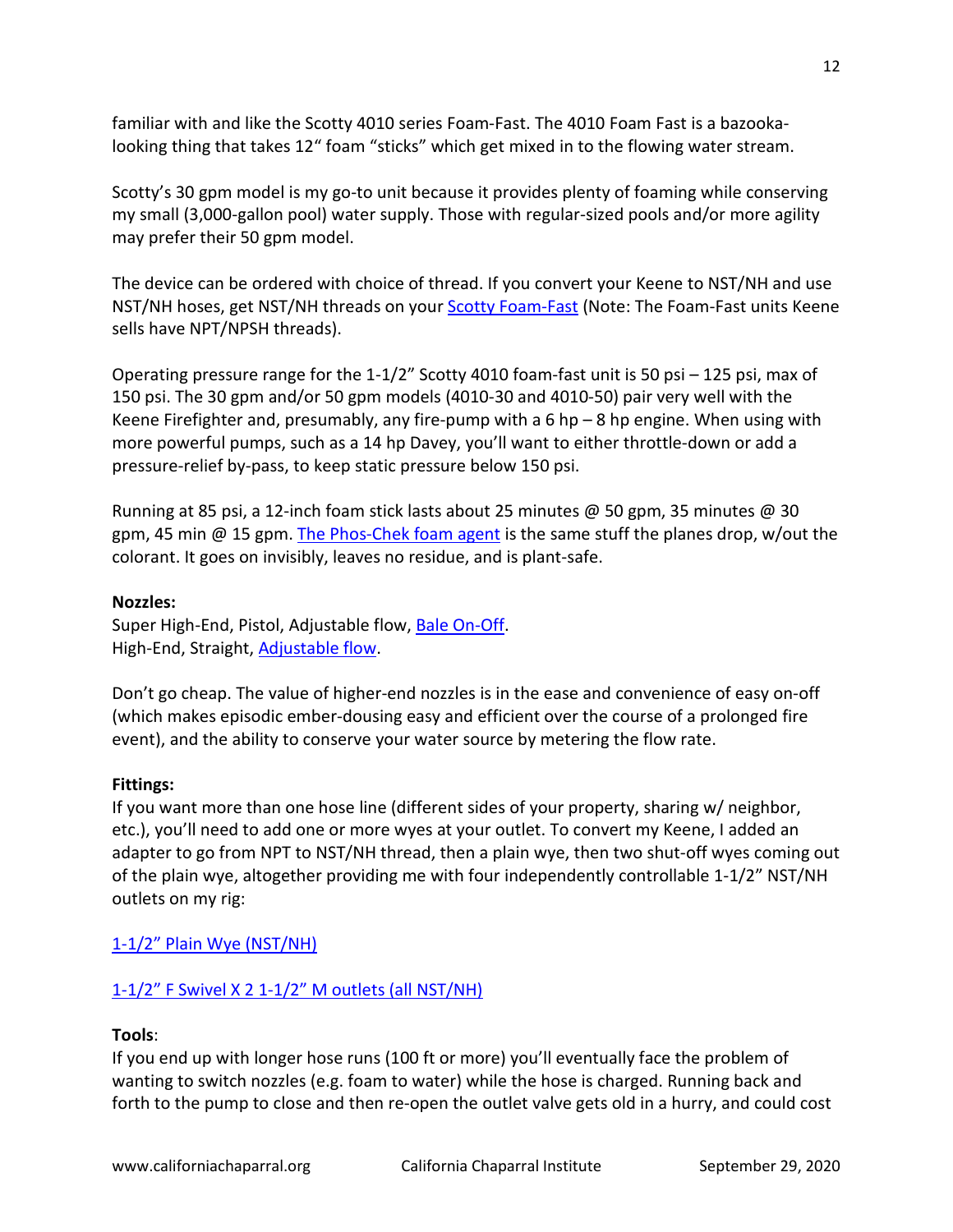you your house in an emergency. The solution is to buy a "strangler" (aka, ["hose shut-off](http://www.nationalfirefighter.com/hose-shut-off-clamp-hi-viz.aspx)  [clamp"](http://www.nationalfirefighter.com/hose-shut-off-clamp-hi-viz.aspx)) and keep it handy out at the end of hose. Note that these only work on hose up to 1- 1/2" and single-jacket.

NST/NH threads are designed for tool-less operation, but that assumes strong fireman hands and you'll wan[t some spanners,](http://www.nationalfirefighter.com/store/p/4532-Scotty-Spanner-/-Gas-Wrench.aspx) for when the hose couplings need tightening or loosening more than your hands can handle.

### **In an Emergency - PPE ("Personal Protection Equipment"):**

If you live in fire country, having personal protection equipment (i.e. fire-resistant clothing, etc.) is a good idea in case of an emergency. But please understand that no amount of clothing or gear can save you from a bad plan in worst-case conditions. In the event you cannot safely evacuate and become trapped by fire, the cornerstone of personal safety in a fire event is taking the necessary precautions to avoid over-exposure to extreme heat. That means having certain access to a well-chosen safety zone away from any and all foreseeable extreme heat.

A safety zone is at least 100 ft from any structure or natural fuel source of size, is not in an exposed area likely to be swept by intense heat or flame, and affords some opportunity to stay low on fuel-free ground with breathable air. Some examples of what are NOT reliable safety zones: pools near houses (the heat can last longer than you can stay underwater); cars; wide slopes; large unbroken fields; canyon mouths; heads of ravines. A house or building can be a safety zone from an approaching or passing wildfire, but you need to have a plan for retreat if the structure becomes involved.

Look for cleared, fuel-free areas well-away from structures, away from fire-paths, and as naturally free of winds as possible. In a large open area, look for depressions, berms or boulders, or any sort of non-flammable protection from the sweep of heat or flame. If on a mountainside, the inside of a road-cut can afford some protection from the exposed slopes and surrounding vegetation, as can angular, sparsely-vegetated gullies and ravines, especially ones with boulders to hide behind. (But avoid wind-swept ravines that can become fire funnels, especially any ravine oriented in the direction of fire.) Any minor topography which seems to get you out of prevailing winds can be your friend. You'll want to stay as low as possible in your safety zone, with your mouth near the ground, breathing the coolest, cleanest air available. You'll want to be wearing your Personal Protection Equipment (PPE).

A critical point to remember: Do NOT be fooled by thinking an area with dried grass provides a safety zone. **One of the common denominators of wildland firefighter fatalities is the presence of grassy fuels**. Grass is a "flashy fuel," meaning once it ignites, it burns extremely hot and fast. Grass fires are considered more dangerous than shrub of forest fires because people do not expect them to move so fast.

For clothing (coat and pants, or coveralls) I think the "Tecasafe" material makes a good homeowner choice – it is more breathable and costs less than the Nomex, while providing